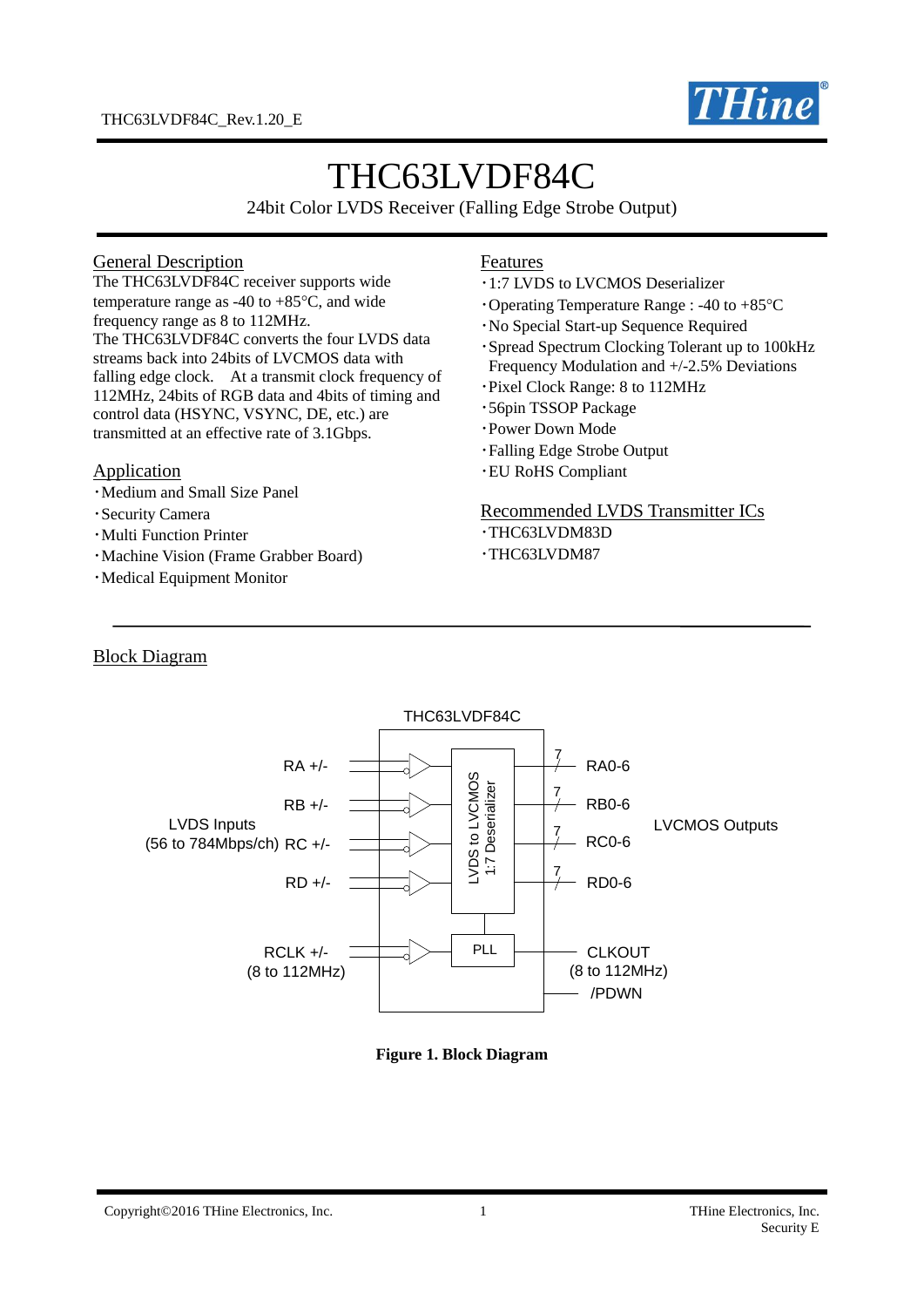

## Pin Diagram



**Figure 2. Pin Diagram**

| Pin Description                                                |                                                                                                                |                   |               |                                                                            |
|----------------------------------------------------------------|----------------------------------------------------------------------------------------------------------------|-------------------|---------------|----------------------------------------------------------------------------|
| <b>Pin Name</b>                                                | Pin#                                                                                                           | <b>Direction</b>  | <b>Type</b>   | <b>Description</b>                                                         |
| RA+, RA-                                                       | 10, 9                                                                                                          |                   |               |                                                                            |
| $RB+$ , $RB-$                                                  | 12, 11                                                                                                         |                   |               | LVDS Data Inputs                                                           |
| $RC+$ , $RC-$                                                  | 16, 15                                                                                                         |                   |               |                                                                            |
| RD+, RD-                                                       | 20, 19                                                                                                         |                   |               |                                                                            |
| RCLK+,<br><b>RCLK-</b>                                         | 18, 17                                                                                                         | Input             | <b>LVDS</b>   | <b>LVDS Clock Inputs</b>                                                   |
| $RA0 - RA6$<br>$RBO \sim RBG$<br>$RC0 - RC6$<br>$RDO \sim RDS$ | 27, 29, 30, 32, 33, 35, 37<br>38, 39, 43, 45, 46, 47, 51<br>53, 54, 55, 1, 3, 5, 6<br>7, 34, 41, 42, 49, 50, 2 | Output            | <b>LVCMOS</b> | Pixel Data Outputs                                                         |
| <b>CLKOUT</b>                                                  | 26                                                                                                             |                   |               | Pixel Clock Output                                                         |
| /PDWN                                                          | 25                                                                                                             | Input             |               | H: Normal Operation<br>L: Power Down (All outputs are pulled to<br>around) |
| <b>VCC</b>                                                     | 31, 40, 48, 56                                                                                                 |                   |               | Power Supply Pins for LVCMOS outputs<br>and digital circuitry              |
| <b>GND</b>                                                     | 4, 28, 36, 44, 52                                                                                              |                   | Power         | Ground Pins for LVCMOS outputs and<br>digital circuitry                    |
| LVDS VCC                                                       | 13                                                                                                             |                   |               | Power Supply Pins for LVDS inputs                                          |
| LVDS GND                                                       | 8, 14, 21                                                                                                      |                   |               | Ground Pins for LVDS inputs                                                |
| PLL VCC                                                        | 23                                                                                                             |                   |               | Power Supply Pins for PLL circuitry                                        |
| PLL GND                                                        | 22, 24                                                                                                         | <b>muu 4 mi 5</b> | $\cdot$       | Ground Pins for PLL circuitry                                              |

**Table 1. Pin Description**

Copyright©2016 THine Electronics, Inc. 2 THine Electronics, Inc.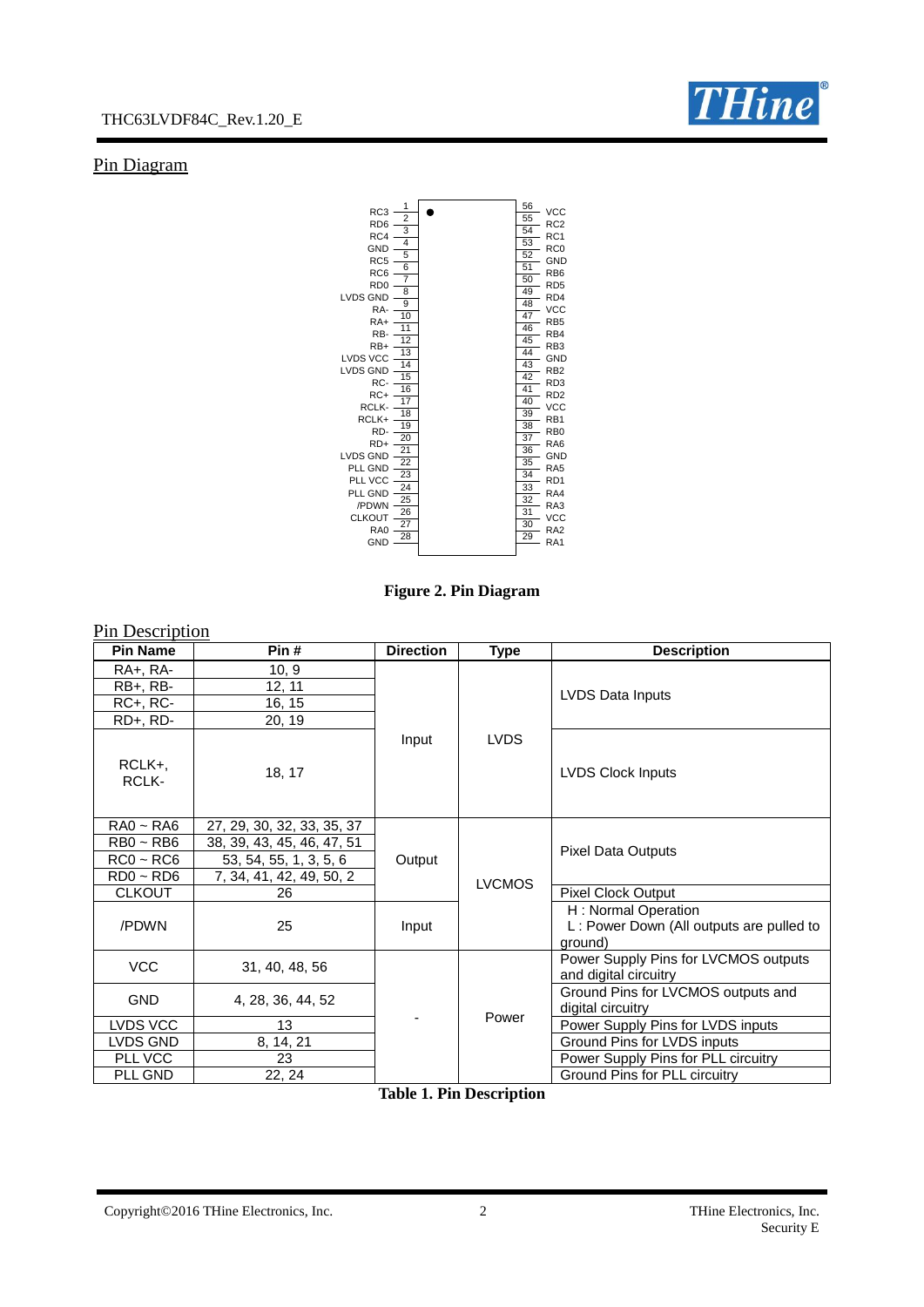#### THC63LVDF84C\_Rev.1.20\_E



#### Absolute Maximum Ratings

| Parameter                               | Min    | Max         | Unit         |
|-----------------------------------------|--------|-------------|--------------|
| Supply Voltage (VCC, LVDS VCC, PLL VCC) | $-0.3$ | $+4.0$      |              |
| <b>LVCMOS Input Voltage</b>             | $-0.3$ | $VCC + 0.3$ |              |
| <b>LVCMOS Output Voltage</b>            | $-0.3$ | $VCC + 0.3$ |              |
| LVDS Input Pin                          | $-0.3$ | $VCC + 0.3$ |              |
| Junction Temperature                    |        | $+125$      | °C           |
| Storage Temperature                     | $-55$  | $+150$      | $^{\circ}C$  |
| <b>Reflow Peak Temperature</b>          |        | $+260$      | $^{\circ}$ C |
| Reflow Peak Temperature Time            |        | 10          | sec          |
| Maximum Power Dissipation @+25°C        |        | 1.9         | W            |

#### **Table 2. Absolute Maximum Ratings**

#### Recommended Operating Conditions

| Svmbol | Parameter                                   | Min                             | Tvp | Max | Jnit |
|--------|---------------------------------------------|---------------------------------|-----|-----|------|
| VCC33  | All Supply Voltage (VCC, LVDS VCC, PLL VCC) | 3.0                             | -   | 3.6 |      |
| Ta     | Operating Ambient Temperature               | -40                             | +25 | +85 |      |
| PCLK   | <b>RCLK and CLKOUT Clock Frequency</b>      |                                 | -   | 112 | MHz  |
|        | $\cdots$<br><b>m</b> 11 <b>A m</b>          | $\cdots$<br>$\sim$<br>$\cdot$ . |     |     |      |

#### **Table 3. Recommended Operating Conditions**

"Absolute Maximum Ratings" are those values beyond which the safety of the device can not be guaranteed. They are not meant to imply that the device should be operated at these limits. The tables of "Electrical Characteristics Table4, 5, 6, 7" specify conditions for device operation.

"Absolute Maximum Rating" value also includes behavior of overshooting and undershooting.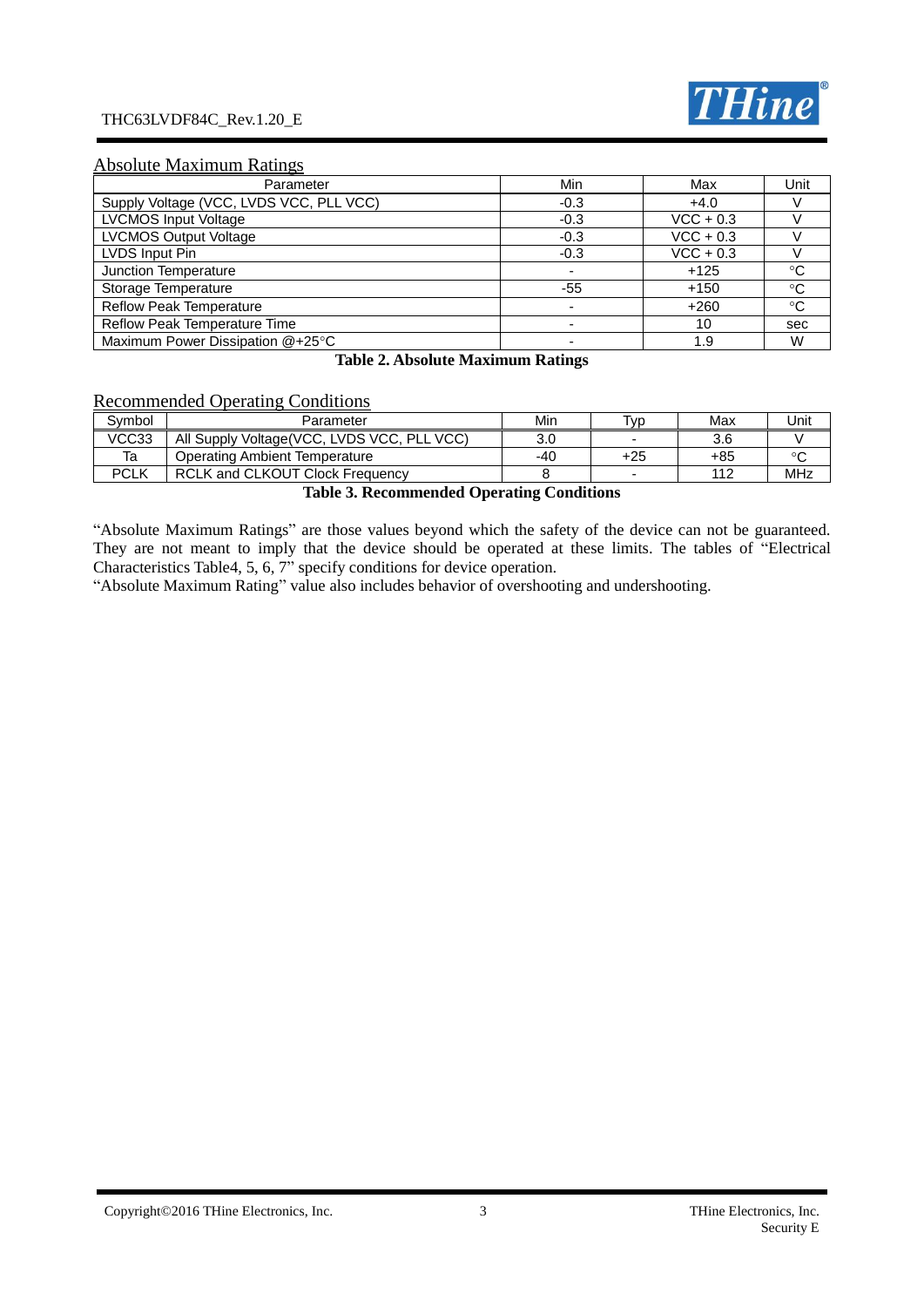



## Equivalent LVDS Input Schematic Diagram





## **Output Control**

| /PDWN | $RCLK +/-$ Input     | <b>LVCMOS Output</b> |
|-------|----------------------|----------------------|
|       | Valid Clock          | Active Clock & Data  |
|       | <b>Invalid Clock</b> | Unfixed Clock & Data |
|       | Open or Hi-z         | All Low              |
|       | Don't Care           | All Low              |

|  |  | Table 4. LVCMOS Output Data Control |  |
|--|--|-------------------------------------|--|
|--|--|-------------------------------------|--|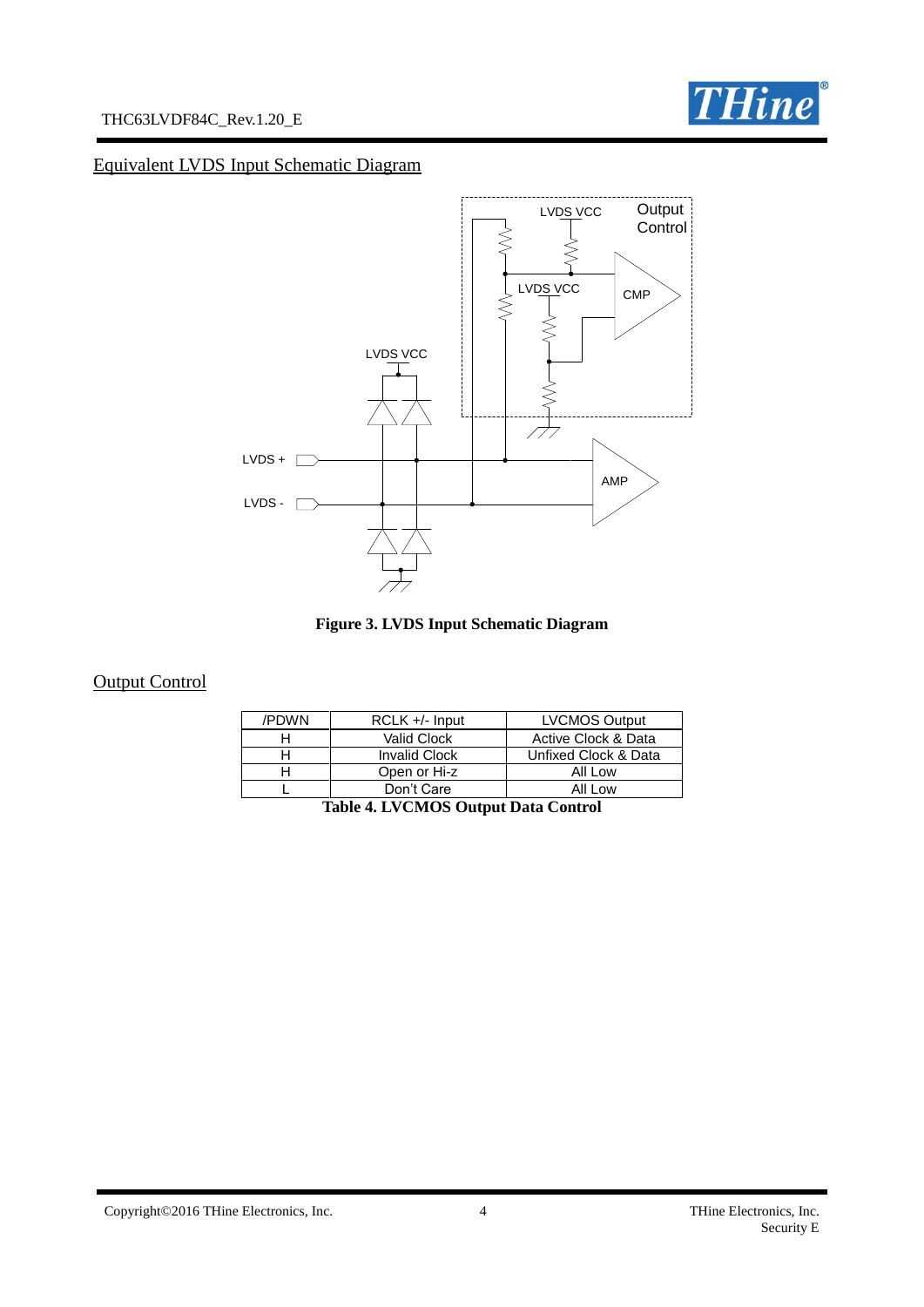

#### Power Consumption

Over recommended operating supply and temperature range unless otherwise specified

| Symbol        | Parameter                                         | Conditions                           | Typ* | Max | Unit |
|---------------|---------------------------------------------------|--------------------------------------|------|-----|------|
|               | <b>LVDS Receiver Operating Current</b>            | CL=8pF, PCLK=65MHz,<br>VCC33=3.3V    | 55   | 70  | mA   |
| <b>I</b> RCCG | Gray Scale Pattern 16 (Fig.4)                     | CL=8pF, PCLK=112MHz,<br>$VCC33=3.3V$ | 90   | 110 | mA   |
|               | <b>LVDS Receiver Operating Current</b>            | CL=8pF, PCLK=65MHz,<br>$VCC33=3.3V$  | 90   | 110 | mA   |
| <b>IRCCW</b>  | Worst Case Pattern(Fig.5)                         | CL=8pF, PCLK=112MHz,<br>VCC33=3.3V   | 130  | 160 | mA   |
| <b>I</b> RCCS | <b>LVDS Receiver</b><br><b>Power Down Current</b> | /PDWN=L                              |      | 500 | μA   |

\*Typ values are at the conditions of Ta =  $+25^{\circ}$ C

#### **Table 5. Power Consumption**

## **16 Grayscale Pattern**



#### **Figure 4. 16 Grayscale Pattern**

#### **Worst Case Pattern**



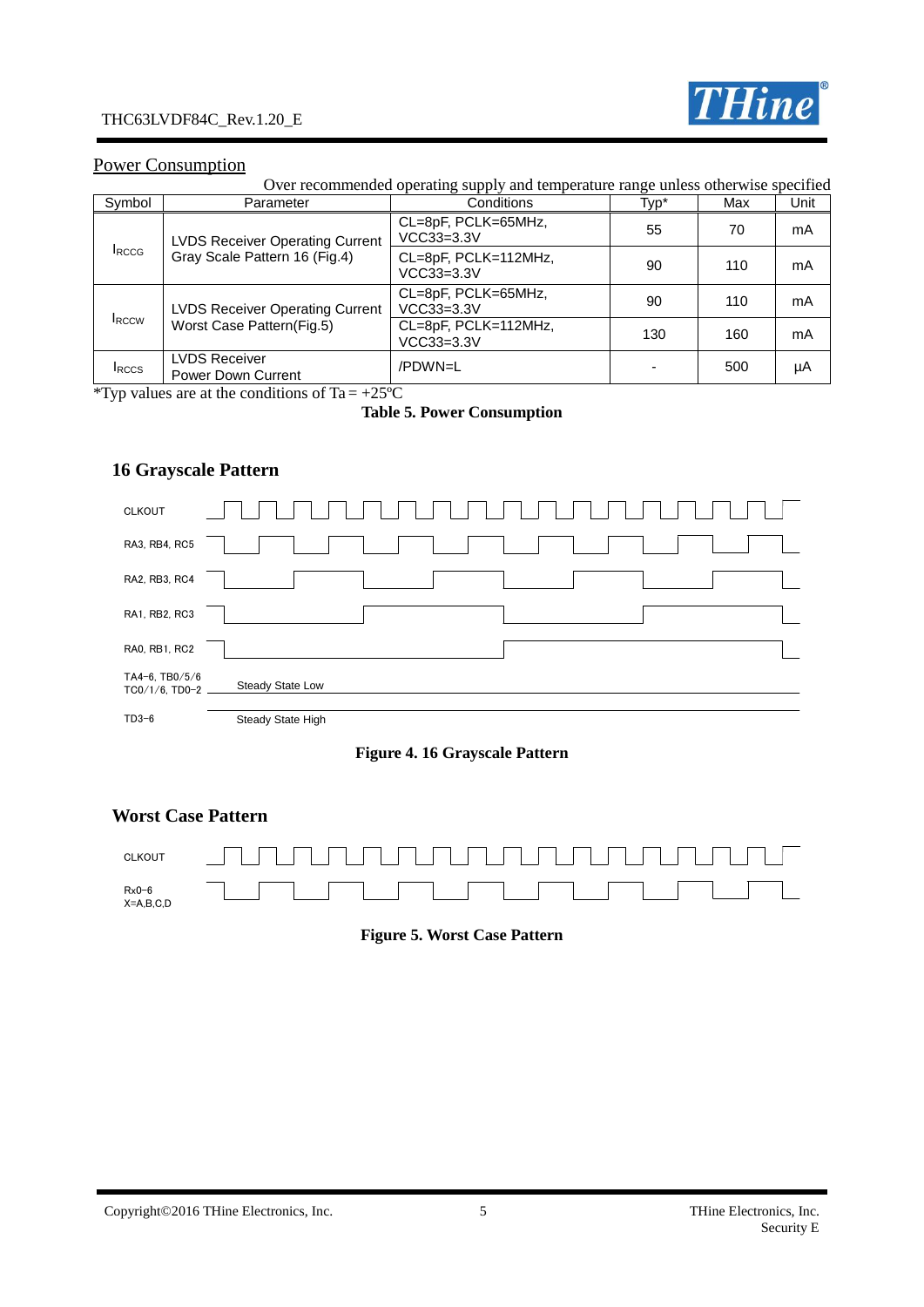

#### Electrical Characteristics

#### **LVDS Receiver DC Specifications**

|                 | Over recommended operating supply and temperature range unless otherwise specified |                                       |        |      |     |      |  |  |
|-----------------|------------------------------------------------------------------------------------|---------------------------------------|--------|------|-----|------|--|--|
| Symbol          | Parameter                                                                          | Conditions                            | Min    | Typ* | Max | Unit |  |  |
| V <sub>TH</sub> | Differential Input High<br>Threshold                                               | $RL=100\Omega$ , VIC=+1.2V            |        |      | 100 | mV   |  |  |
| V <sub>TL</sub> | Differential Input Low<br>Threshold                                                |                                       | $-100$ |      |     | mV   |  |  |
| <b>I</b> IN     | Input Current                                                                      | $V_{IN} = +2.4 / 0V$<br>LVDS VCC=3.6V |        |      | ±30 | μA   |  |  |

#### **Table 6. LVDS Receiver DC Specifications**

## **LVCMOS DC Specifications**

|                 | Over recommended operating supply and temperature range unless otherwise specified |                                                   |            |      |     |      |  |
|-----------------|------------------------------------------------------------------------------------|---------------------------------------------------|------------|------|-----|------|--|
| Symbol          | Parameter                                                                          | Conditions                                        | Min        | Typ. | Max | Unit |  |
| Vıн             | High Level Input Voltage                                                           |                                                   | 2.0        |      | VCC |      |  |
| V <sub>IL</sub> | Low Level Input Voltage                                                            |                                                   | <b>GND</b> |      | 0.8 |      |  |
| $V_{OH}$        | High Level Output Voltage                                                          | $I_{OH} = -4mA (Data)$<br>$I_{OH} = -8mA$ (Clock) | 2.4        |      |     |      |  |
| Vol             | Low Level Output Voltage                                                           | $I_{OL}$ =4mA (Data)<br>$I_{OL}$ =8mA (Clock)     |            |      | 0.4 |      |  |
| <b>I</b> IN     | Input Current                                                                      | $GND \leq V_{IN} \leq VCC$                        |            |      | ±10 | uΑ   |  |

#### **Table 7. LVCMOS DC Specifications**

#### **LVCMOS Output Load Limitation**

The output load is limited so that the junction temperature does not exceed 125°C.



**Figure 6. LVCMOS Output Load Limitation**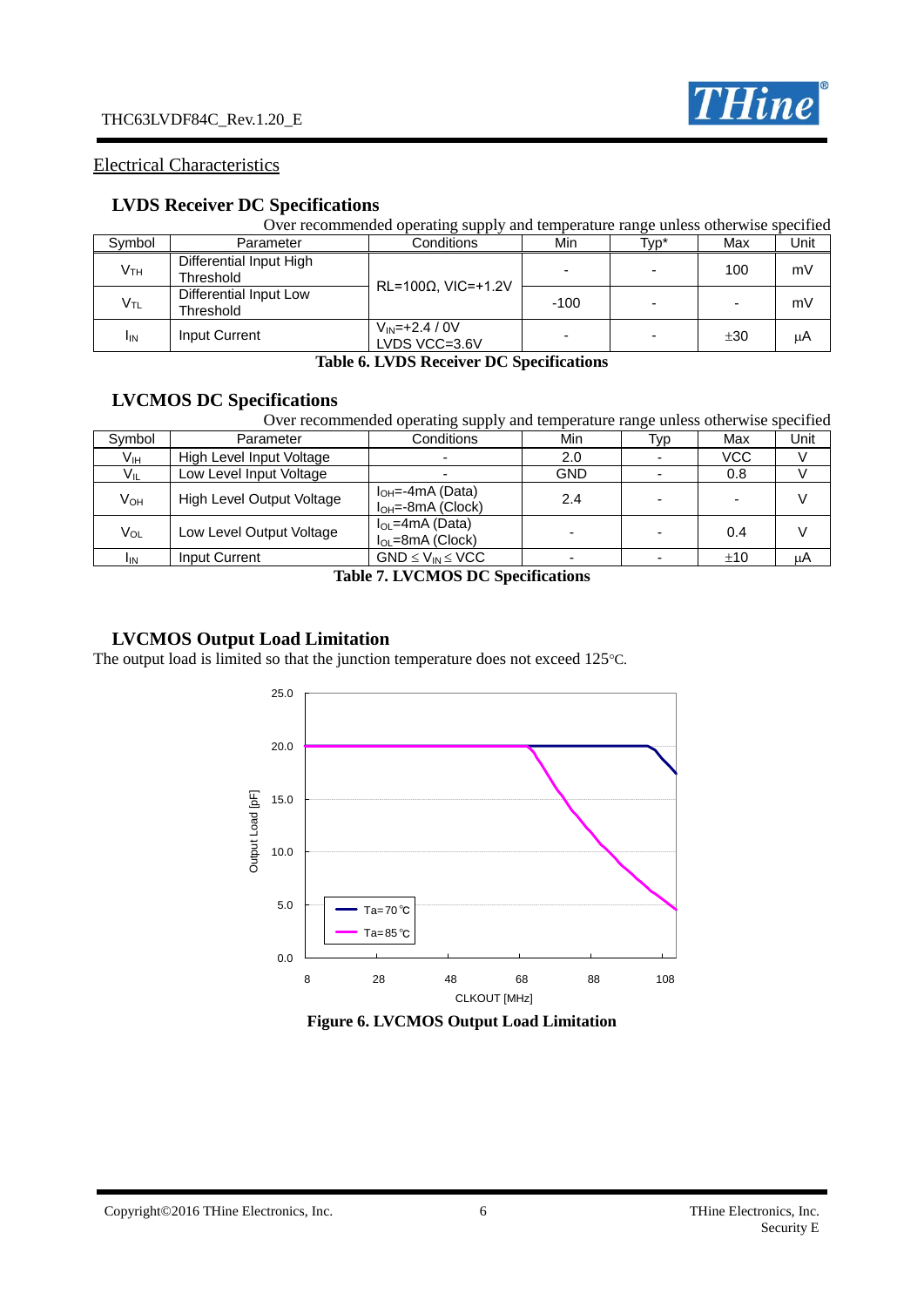

## **Switching Characteristics**

|                          |                                        | Over recommended operating supply and temperature range unless otherwise specified |                          |                     |                          |    |
|--------------------------|----------------------------------------|------------------------------------------------------------------------------------|--------------------------|---------------------|--------------------------|----|
| Symbol                   | Parameter                              | Min                                                                                | Typ*                     | Max                 | Unit                     |    |
| $t_{\mathsf{RCP}}$       | <b>RCLK and CLKOUT Transition Time</b> |                                                                                    | 8.92                     |                     | 125                      | ns |
| $t_{\mathsf{RCH}}$       | LVCMOS CLKOUT High Time                |                                                                                    |                          | T/2                 |                          | ns |
| $t_{\sf RCL}$            | LVCMOS CLKOUT Low Time                 |                                                                                    |                          | T/2                 | $\overline{\phantom{a}}$ | ns |
| t <sub>RCD</sub>         | RCLK IN to CLKOUT Delay                |                                                                                    |                          | $(3/14+3) \times T$ |                          | ns |
| $t_{\mathsf{RS}}$        | LVCMOS Data Setup to CLKOUT            |                                                                                    | $0.35 \times T - 0.3$    |                     |                          | ns |
| t <sub>RH</sub>          | LVCMOS Data Hold from CLKOUT           |                                                                                    | $0.45 \times T - 1.6$    |                     | ٠                        | ns |
| $t_{\text{TLH}}$         | LVCMOS Low to High Transition Time     |                                                                                    |                          | 0.7                 | 1.0                      | ns |
| t <sub>thl</sub>         | LVCMOS High to Low Transition Time     |                                                                                    |                          | 0.7                 | 1.0                      | ns |
|                          |                                        | PCLK=65MHz                                                                         | $-0.55$                  |                     | 0.55                     |    |
| tsk                      |                                        | LVDS Receiver Skew Margin<br>PCLK=112MHz<br>$-0.25$                                | 0.25                     | ns                  |                          |    |
| $t_{\mathsf{RIP1}}$      | LVDS Input Data Position0              |                                                                                    | - t <sub>sk</sub>        | 0.0                 | + t <sub>sk</sub>        | ns |
| $t_{\mathsf{RIP}0}$      | <b>LVDS Input Data Position1</b>       |                                                                                    | $T/7 - t_{SK}$           | T/7                 | $T/7+ t_{SK}$            | ns |
| t <sub>RIP6</sub>        | LVDS Input Data Position2              |                                                                                    | $2T/7 - t_{SK}$          | 2T/7                | $2T/7+ t_{SK}$           | ns |
| t <sub>RIP5</sub>        | LVDS Input Data Position3              |                                                                                    | $3T/7 - t_{SK}$          | 3T/7                | $3T/7+ t_{SK}$           | ns |
| t <sub>RIP4</sub>        | LVDS Input Data Position4              |                                                                                    | $4T/7 - t_{SK}$          | 4T/7                | $4T/7 + t_{SK}$          | ns |
| $t_{RIP3}$               | LVDS Input Data Position5              |                                                                                    | $5T/7$ - t <sub>SK</sub> | 5T/7                | $5T/7+ t_{SK}$           | ns |
| t <sub>RIP2</sub>        | LVDS Input Data Position6              |                                                                                    | $6T/7 - t_{SK}$          | 6T/7                | $6T/7+$ tsk              | ns |
| <b>t</b> <sub>RPLL</sub> | Phase Lock Loop Set                    |                                                                                    |                          |                     | 10.0                     | ms |

\*Typ values are at the conditions of VCC33=3.3V and Ta =  $+25^{\circ}$ C

**Table 8. LVCMOS & LVDS Receiver AC Specifications**

Copyright©2016 THine Electronics, Inc. 7 7 THine Electronics, Inc.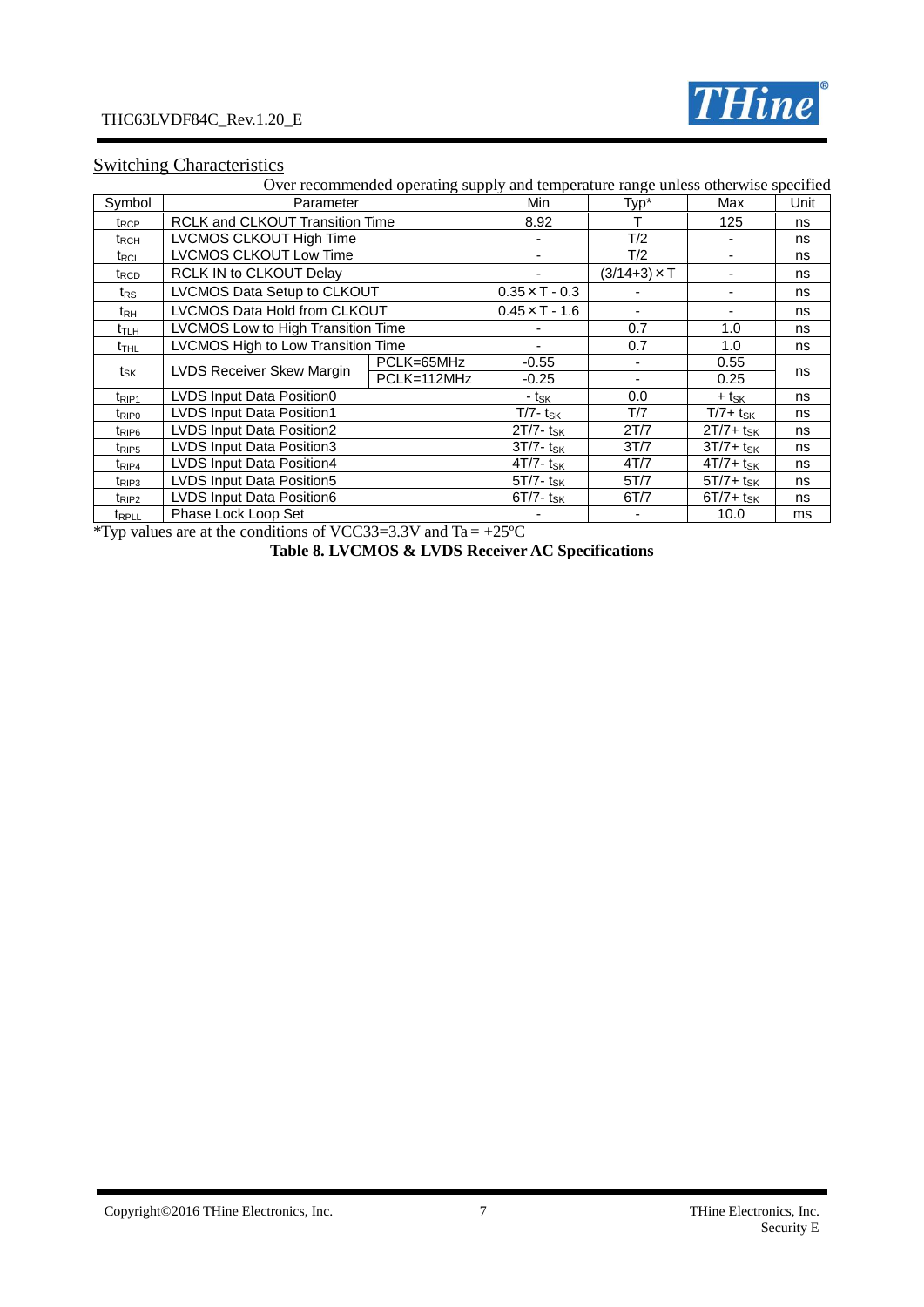



#### AC Timing Diagrams

#### **LVDS Input**



**Figure 7. LVDS Input Data Position**

#### **LVCMOS Output**









Copyright©2016 THine Electronics, Inc. 8 THine Electronics, Inc.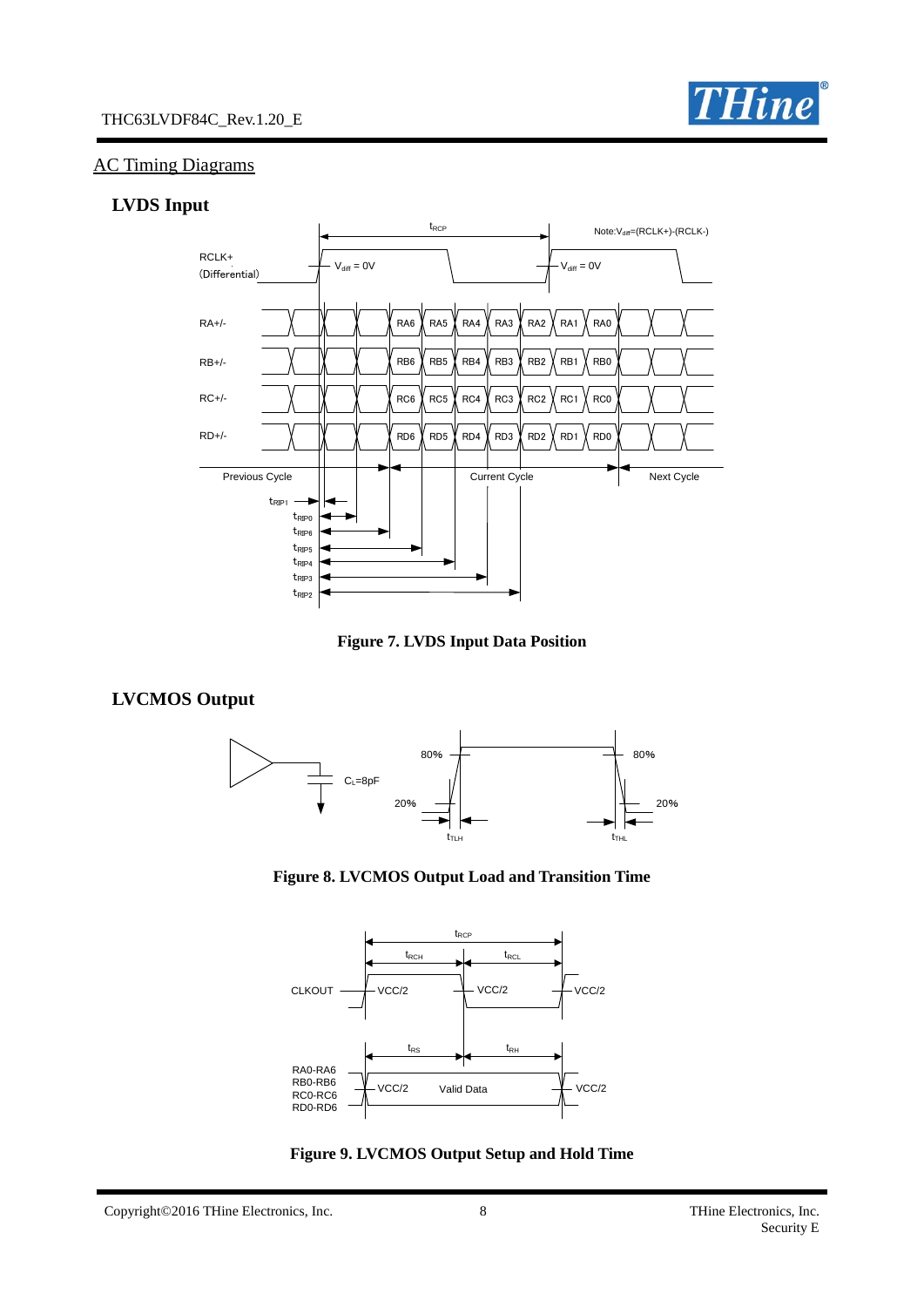

## **Input to Output Delay**



#### **Figure 10.Input Clock to Output Clock Delay Time**

## **Phase Lock Loop Set Time**



**Figure 11. PLL Lock Loop Set Time**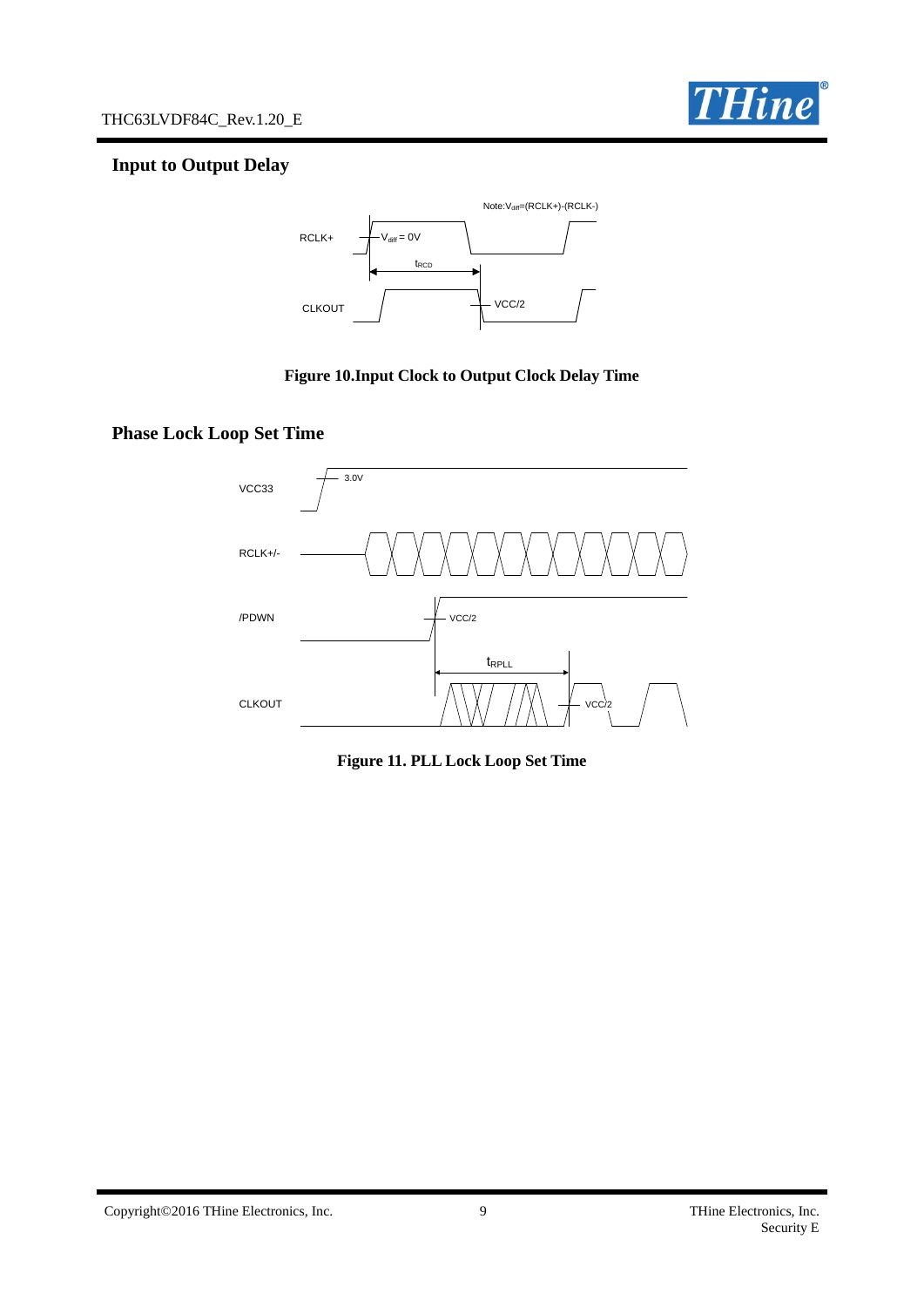

#### THC63LVDF84C\_Rev.1.20\_E

| Transmitter      |                          | <b>VESA</b> format       |                              | <b>JEIDA</b> format      | Receiver                    |
|------------------|--------------------------|--------------------------|------------------------------|--------------------------|-----------------------------|
| Pin              | 6bit(18bpp)              | 8bit(24bpp)              | 6bit(18bpp)                  | 8bit(24bpp)              | Pin                         |
| TA <sub>0</sub>  | R <sub>0</sub>           | R <sub>0</sub>           | R <sub>2</sub>               | R <sub>2</sub>           | RA <sub>0</sub>             |
| TA <sub>1</sub>  | R <sub>1</sub>           | R <sub>1</sub>           | R <sub>3</sub>               | R <sub>3</sub>           | RA <sub>1</sub>             |
| TÃ <sub>2</sub>  | $\overline{R2}$          | R <sub>2</sub>           | R4                           | R <sub>4</sub>           | RA <sub>2</sub>             |
| TA <sub>3</sub>  | R <sub>3</sub>           | R <sub>3</sub>           | R <sub>5</sub>               | R <sub>5</sub>           | RA3                         |
| TA4              | R <sub>4</sub>           | R4                       | R <sub>6</sub>               | R <sub>6</sub>           | RA4                         |
| $\overline{TA5}$ | $\overline{R5}$          | $\overline{R5}$          | $\overline{R7}$              | $\overline{R7}$          | RA <sub>5</sub>             |
| TA <sub>6</sub>  | G <sub>0</sub>           | G <sub>0</sub>           | $\overline{G2}$              | G <sub>2</sub>           | RA <sub>6</sub>             |
| TB <sub>0</sub>  | $\overline{G1}$          | $\overline{G1}$          | $\overline{G3}$              | $\overline{G3}$          | RB <sub>0</sub>             |
| TB <sub>1</sub>  | G <sub>2</sub>           | G <sub>2</sub>           | G4                           | G4                       | RB1                         |
| TB <sub>2</sub>  | $\overline{G3}$          | $\overline{G3}$          | $\overline{G5}$              | $\overline{\mathsf{G5}}$ | RB <sub>2</sub>             |
| TB <sub>3</sub>  | G4                       | G4                       | G <sub>6</sub>               | G <sub>6</sub>           | RB <sub>3</sub>             |
| TB4              | $\overline{\mathsf{G5}}$ | $\overline{\mathsf{G5}}$ | $\overline{\mathsf{G7}}$     | $\overline{G7}$          | RB4                         |
| TB <sub>5</sub>  | B <sub>0</sub>           | B <sub>0</sub>           | <b>B2</b>                    | <b>B2</b>                | RB <sub>5</sub>             |
| TB <sub>6</sub>  | <b>B1</b>                | B <sub>1</sub>           | B <sub>3</sub>               | B <sub>3</sub>           | RB <sub>6</sub>             |
| TC <sub>0</sub>  | <b>B2</b>                | <b>B2</b>                | B4                           | <b>B4</b>                | RC <sub>0</sub>             |
| TC <sub>1</sub>  | B <sub>3</sub>           | B <sub>3</sub>           | <b>B5</b>                    | <b>B5</b>                | $\overline{RC1}$            |
| TC <sub>2</sub>  | <b>B4</b>                | <b>B4</b>                | B <sub>6</sub>               | B <sub>6</sub>           | RC2                         |
| TC <sub>3</sub>  | <b>B5</b>                | <b>B5</b>                | <b>B7</b>                    | <b>B7</b>                | RC <sub>3</sub>             |
| TC4              | <b>Hsync</b>             | <b>Hsync</b>             | Hsync                        | <b>Hsync</b>             | RC4                         |
| TC <sub>5</sub>  | Vsync                    | Vsync                    | Vsync                        | Vsync                    | RC <sub>5</sub>             |
| TC <sub>6</sub>  | $\overline{\mathsf{DE}}$ | $\overline{\mathsf{DE}}$ | DE                           | $\overline{DE}$          | RC6                         |
| TD <sub>0</sub>  | -                        | R <sub>6</sub>           | $\qquad \qquad \blacksquare$ | R <sub>0</sub>           | R <sub>D</sub> <sub>0</sub> |
| TD <sub>1</sub>  | $\overline{\phantom{0}}$ | R7                       | $\qquad \qquad \blacksquare$ | R <sub>1</sub>           | RD <sub>1</sub>             |
| TD <sub>2</sub>  | $\overline{\phantom{0}}$ | $\overline{G6}$          | $\qquad \qquad \blacksquare$ | G <sub>0</sub>           | RD <sub>2</sub>             |
| TD <sub>3</sub>  | $\overline{\phantom{0}}$ | G7                       | $\overline{\phantom{a}}$     | G <sub>1</sub>           | RD <sub>3</sub>             |
| TD <sub>4</sub>  | ÷,                       | B <sub>6</sub>           | -                            | B <sub>0</sub>           | RD4                         |
| TD <sub>5</sub>  | -                        | <b>B7</b>                | $\qquad \qquad \blacksquare$ | B <sub>1</sub>           | RD <sub>5</sub>             |
| TD <sub>6</sub>  | $\blacksquare$           | N/A                      | -                            | N/A                      | RD <sub>6</sub>             |

## Application note **Display Data Mapping Example**

Note : Use TA to TC channels and open TD channel for 6bit application.

## **Table 9. Data Mapping for VESA & JEIDA RGB Color format**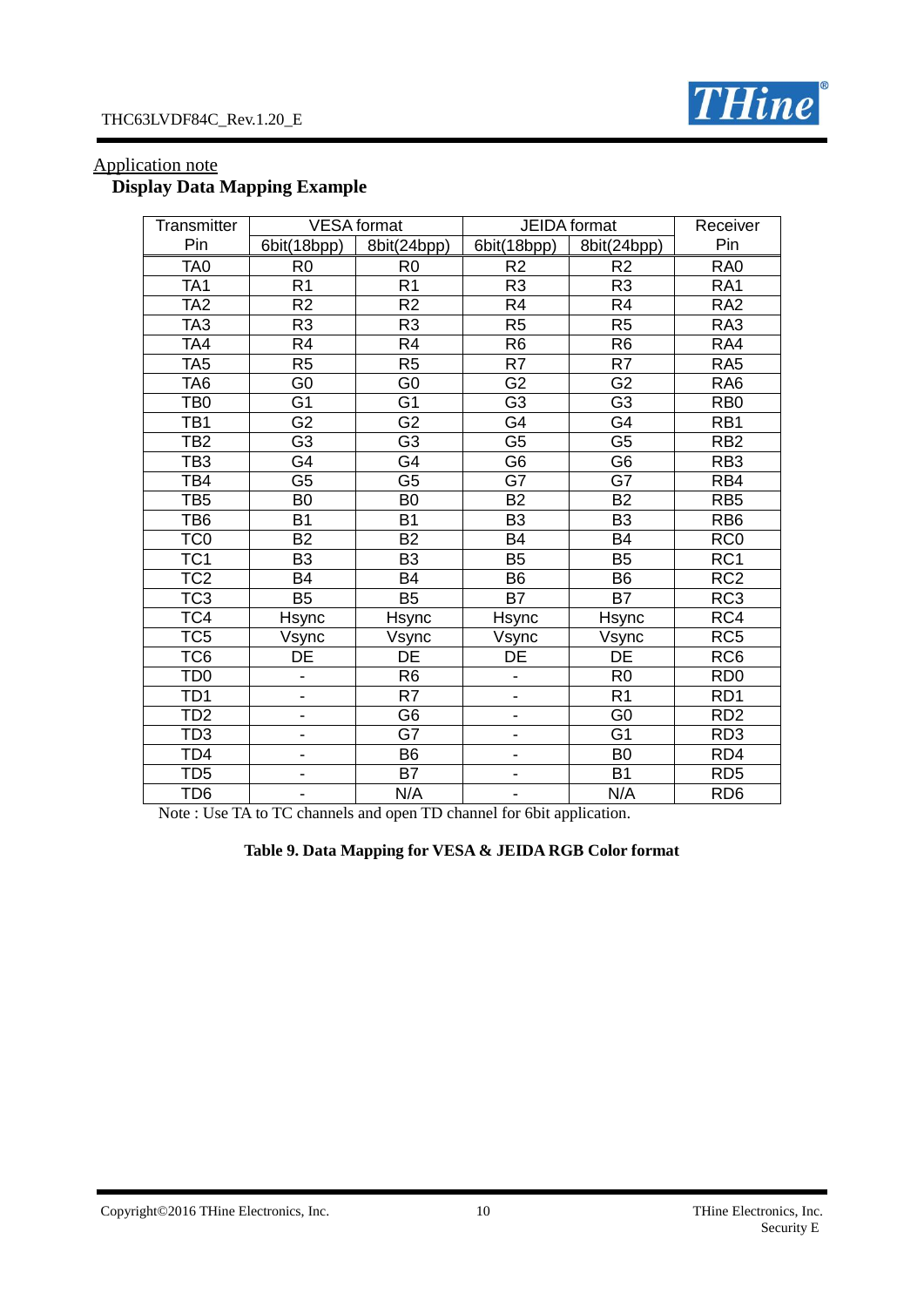

#### **System Connection Example**



**Figure 12. Connection Example with JEIDA Format**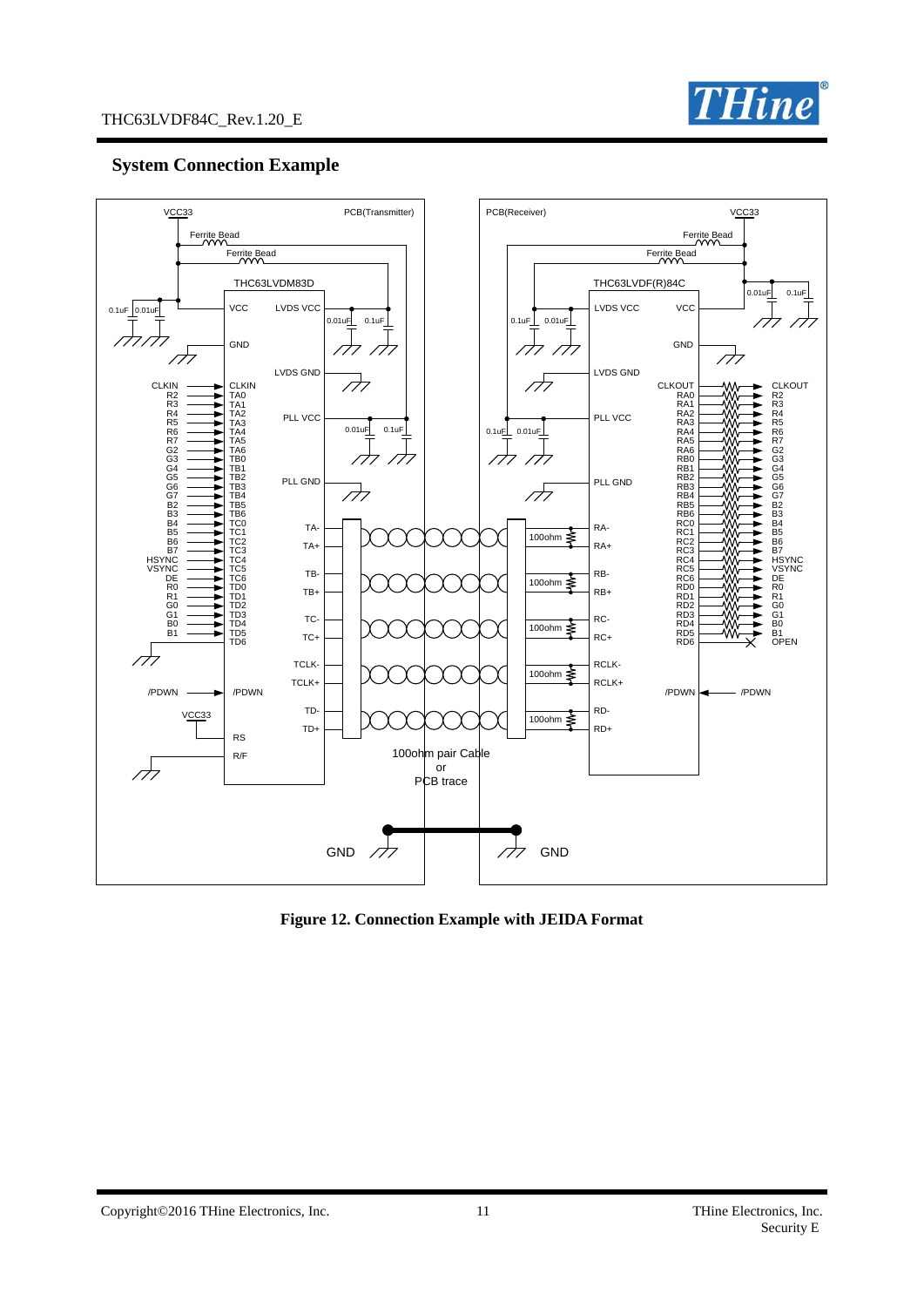

#### **Notes**

1) Cable Connection and Disconnection

Do not connect and disconnect the LVDS cable, when the power is supplied to the system.

#### 2) GND Connection

 Connect each GND of the PCB which LVDS-Tx and THC63LVDF84C on it. It is better for EMI reduction to place GND cable as close to LVDS cable as possible.

#### 3) Multi Drop Connection

Multi drop connection is not recommended.



**Figure 13. Multi Drop Connection**

#### 4) Asynchronous use

Asynchronous using such as following systems is not recommended.



|  |  | IC | $RCLK+$<br>RCLK-<br>$RCLK+$<br>RCLK- | CLKOUT<br>THC63LVDF84C<br>ATA<br>IC<br>DAI<br>THC63LVDF84C |
|--|--|----|--------------------------------------|------------------------------------------------------------|
|--|--|----|--------------------------------------|------------------------------------------------------------|

#### **Figure 14. Asynchronous Use**

Copyright©2016 THine Electronics, Inc. 12 THine Electronics, Inc. 12 THine Electronics, Inc.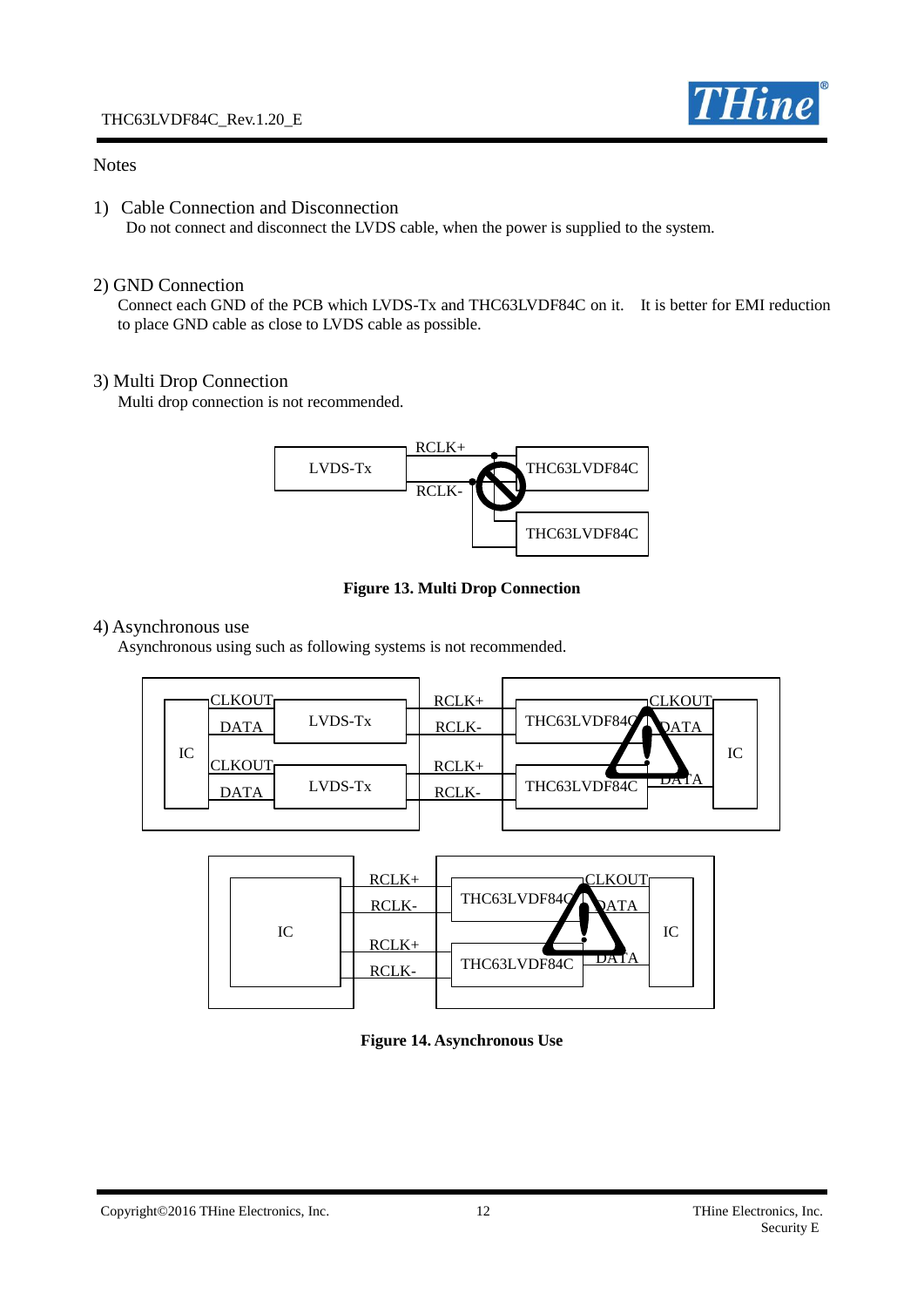## THC63LVDF84C\_Rev.1.20\_E



## Package



**Figure 15. Package Diagram**

Copyright©2016 THine Electronics, Inc. 13 THine Electronics, Inc. 13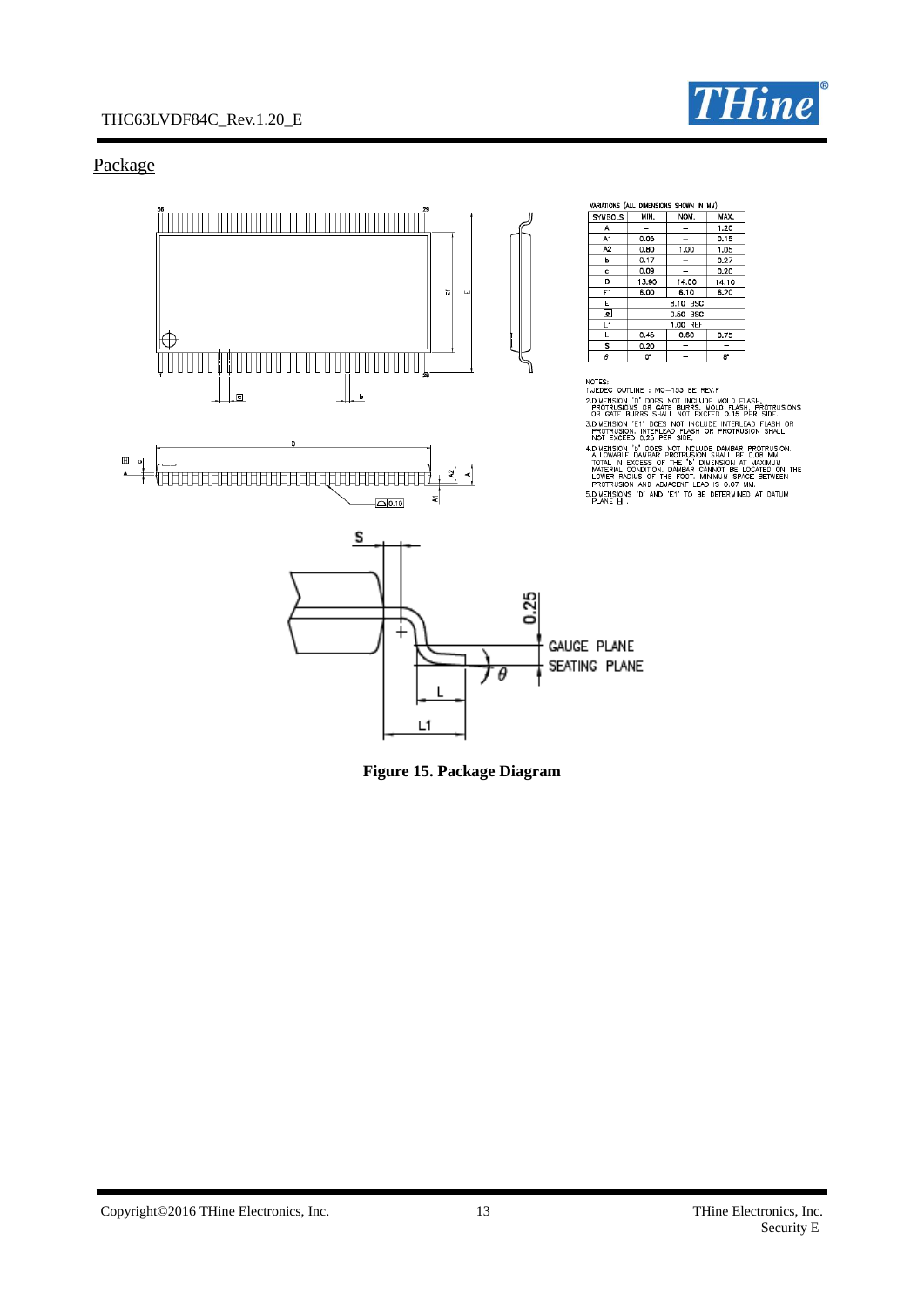

#### Reference Land Pattern



| Symbol | Calculation method | Units | <b>Calculation Result</b> |                    |        |
|--------|--------------------|-------|---------------------------|--------------------|--------|
|        |                    |       | Level1                    | Level <sub>2</sub> | Level3 |
| Zmax   | $Lmax+2JT$         | mm    | 9.40                      | 9.00               | 8.60   |
| Gmin   | $Smin -2JH$        | mm    | 5.40                      | 5.70               | 6.00   |
| Xmax   | $Wmax +2JS$        | mm    | 0.47                      | 0.370              | 0.27   |
|        | (Zamx-Gmin)/2      | mm    | 2.00                      | 1.65               | 1.30   |

\* We calculate the value based on Reflow Soldering Method. (Printed Manufacturing Tolerance and Mounted Tolerance = 0mm)

#### **Figure 16. Reference of Land Pattern**

The recommendation mounting method of THine device is reflow soldering. The reference pattern is using the calculation result on condition of reflow soldering.

**Notes** 

This land pattern design is a calculated value based on JEITA ET-7501.

Please take into consideration in an actual substrate design about enough the ease of mounting, the intensity of connection, the density of mounting, and the solder paste used, etc… The optimal land pattern size changes with these parameters. Please use the value shown by the land pattern as reference data.